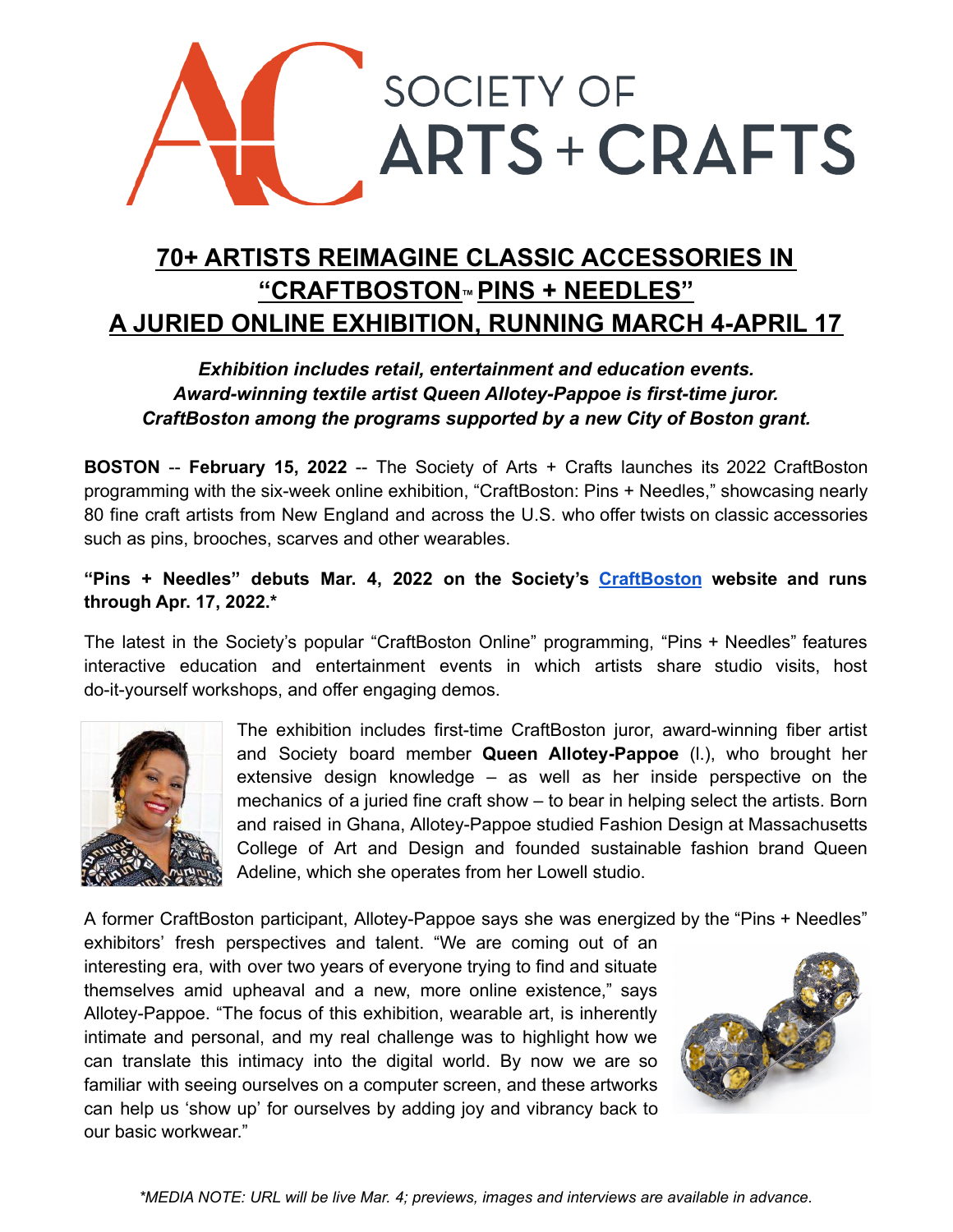Visitors can view and purchase pieces from all the featured artists -- in a wide range of price points, style, and materials. A sampling of artists participating in "Pins + Needles" includes:

- Evanston, Illinois artist **Xinia Guan**, whose time-intensive, intricate hand folding and fabrication techniques (prev. page) result in exquisitely precise geometric brooches using oxidized sterling silver and 23k gold;
- Renowned jewelry artist **Keith Lewis**, whose work can be seen in the Cooper Hewitt Museum's collection, creates delicate pins using River Birch branches found in his upstate New York backyard, and treated with lacquers and decorated with pearls (r., above);
- Cincinnati artist **Amanda Bergman**, whose jewelry represents the fluid movements of American Sign Language and seeks to bridge the gap between hearing people and deaf culture;
- Winchester, Mass.-based **Lori Magno**, who infuses her passion for sustainability into her artwork, creating wearable pieces from found objects, including reclaimed metals, bottles, and discarded retail packaging; and
- Newton, Mass. artist **Hetty Friedman** (r., below), whose expertly draped shawls and scarves are hand painted in vibrant colors and woven from bamboo, rayon, and Tencel fibers.





Society of Arts + Crafts Executive Director Brigitte Martin says, "Audiences will find traditional and classic wearable art alongside new and unexpected interpretations of the theme, with artists using metal, clay, gemstones, silk and paper to create distinctive, modern pieces."

Full details about "CraftBoston: Pins + Needles" and its education, retail and entertainment events are available at **[societyofcrafts.org](https://societyofcrafts.org/)**.

## **UPCOMING CRAFTBOSTON PROGRAMMING**

The Society's 2022 CraftBoston roster includes:

- **CraftBoston: Animal Attraction** with animal-inspired artwork in all styles and mediums, and running **May 6 - June 19, 2022**;
- **CraftBoston: Jubilee** which honors the Society's 125th anniversary with celebratory activities that highlight the best of fine craft from **Aug. 19 - Oct. 16, 2022**; and
- New England's premier craft showcase **CraftBoston Holiday Online 2022** returns for another season with a wide selection of wearable art, jewelry, toys, home decor and more for gift-giving, from **Nov. 11, 2022 - Jan. 8, 2023**.

#### **FUNDING UPDATE**

CraftBoston is one of the Society of Arts + Crafts programs that will benefit from increased funding granted by the City of Boston's Mayor's Office of Arts and Culture. The Society received two grants for operating support totalling \$13,500 from the Boston Cultural Council and the Reopen Creative Boston initiative.